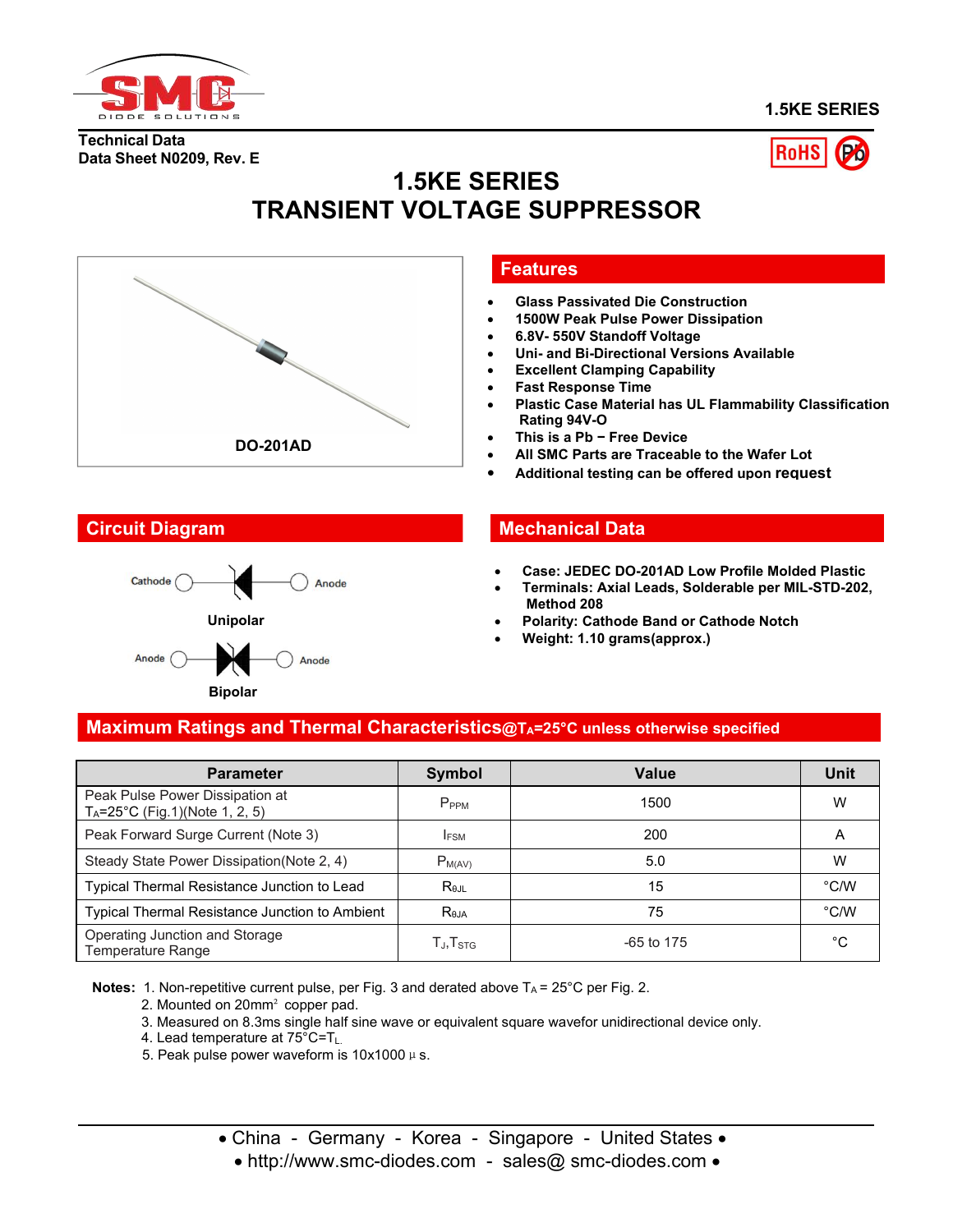

**1.5KE SERIES**

#### **Technical Data Data Sheet N0209, Rev. E**



## **Electrical Characteristics @TA=25°C unless otherwise specified**

| <b>UNI-POLAR</b>       | <b>BI-POLAR</b>          | <b>REVERSE</b><br><b>STAND-OFF</b><br><b>VOLTAGE</b><br>VRWM (V) | <b>BREAKDOWN</b><br><b>VOLTAGE</b><br>VBR (V) MIN.<br>@IT | <b>BREAKDOWN</b><br><b>VOLTAGE VBR</b><br>(V) MAX.<br>@IT | <b>TEST</b><br><b>CURRE</b><br><b>NT</b><br>IT(MA) | <b>MAXMUM</b><br><b>CLAMPING</b><br><b>VOLTAGE</b><br>@IPP<br>VC(V) | <b>PEAK</b><br><b>PULSE</b><br><b>CURRENT</b><br>IPP(A) | <b>REVERSE</b><br><b>LEAKAGE</b><br>@VRWM<br>IR(uA) |
|------------------------|--------------------------|------------------------------------------------------------------|-----------------------------------------------------------|-----------------------------------------------------------|----------------------------------------------------|---------------------------------------------------------------------|---------------------------------------------------------|-----------------------------------------------------|
| 1.5KE6.8A              | 1.5KE6.8CA               | 5.8                                                              | 6.45                                                      | 7.14                                                      | 10                                                 | 10.5                                                                | 144.8                                                   | 1000                                                |
| 1.5KE7.5A              | 1.5KE7.5CA               | 6.4                                                              | 7.13                                                      | 7.88                                                      | 10                                                 | 11.3                                                                | 134.5                                                   | 500                                                 |
| 1.5KE8.2A              | 1.5KE8.2CA               | 7.02                                                             | 7.79                                                      | 8.61                                                      | 10                                                 | 12.1                                                                | 125.6                                                   | 200                                                 |
| 1.5KE9.1A              | 1.5KE9.1CA               | 7.78                                                             | 8.65                                                      | 9.5                                                       | 10                                                 | 13.4                                                                | 113.4                                                   | 50                                                  |
| 1.5KE10A               | 1.5KE10CA                | 8.55                                                             | 9.5                                                       | 10.5                                                      | $\mathbf{1}$                                       | 14.5                                                                | 104.8                                                   | 10                                                  |
| 1.5KE11A               | 1.5KE11CA                | 9.4                                                              | 10.5                                                      | 11.6                                                      | $\mathbf{1}$                                       | 15.6                                                                | 97.4                                                    | 5                                                   |
| 1.5KE12A               | 1.5KE12CA                | 10.2                                                             | 11.4                                                      | 12.6                                                      | $\mathbf{1}$                                       | 16.7                                                                | 91                                                      | 5                                                   |
| 1.5KE13A               | 1.5KE13CA                | 11.1                                                             | 12.4                                                      | 13.7                                                      | $\mathbf{1}$                                       | 18.2                                                                | 83.5                                                    | 5                                                   |
| 1.5KE15A               | 1.5KE15CA                | 12.8                                                             | 14.3                                                      | 15.8                                                      | $\mathbf{1}$                                       | 21.2                                                                | 71.7                                                    | 5                                                   |
| 1.5KE16A               | 1.5KE16CA                | 13.6                                                             | 15.2                                                      | 16.8                                                      | $\mathbf{1}$                                       | 22.5                                                                | 67.6                                                    | 5                                                   |
| 1.5KE18A               | 1.5KE18CA                | 15.3                                                             | 17.1                                                      | 18.9                                                      | $\mathbf{1}$                                       | 25.2                                                                | 60.3                                                    | 5                                                   |
| 1.5KE20A               | 1.5KE20CA                | 17.1                                                             | 19                                                        | 21                                                        | $\mathbf{1}$                                       | 27.7                                                                | 54.9                                                    | 5                                                   |
| 1.5KE22A               | 1.5KE22CA                | 18.8                                                             | 20.9                                                      | 23.1                                                      | $\mathbf{1}$                                       | 30.6                                                                | 49.7                                                    | 5                                                   |
| 1.5KE24A               | 1.5KE24CA                | 20.5                                                             | 22.8                                                      | 25.2                                                      | $\mathbf{1}$                                       | 33.2                                                                | 45.8                                                    | 5                                                   |
| 1.5KE27A               | 1.5KE27CA                | 23.1                                                             | 25.7                                                      | 28.4                                                      | $\mathbf{1}$                                       | 37.5                                                                | 40.5                                                    | 5                                                   |
| 1.5KE30A               | 1.5KE30CA                | 25.6                                                             | 28.5                                                      | 31.5                                                      | $\mathbf{1}$                                       | 41.4                                                                | 36.7                                                    | 5                                                   |
| 1.5KE33A               | 1.5KE33CA                | 28.2                                                             | 31.4                                                      | 34.7                                                      | $\mathbf{1}$                                       | 45.7                                                                | 33.3                                                    | 5                                                   |
| 1.5KE36A               | 1.5KE36CA                | 30.8                                                             | 34.2                                                      | 37.8                                                      | $\mathbf{1}$                                       | 49.9                                                                | 30.5                                                    | 5                                                   |
| 1.5KE39A               | 1.5KE39CA                | 33.3                                                             | 37.1                                                      | 41                                                        | $\mathbf{1}$                                       | 53.9                                                                | 28.2                                                    | 5                                                   |
| 1.5KE43A               | 1.5KE43CA                | 36.8                                                             | 40.9                                                      | 45.2                                                      | $\mathbf{1}$                                       | 59.3                                                                | 25.6                                                    | 5                                                   |
| 1.5KE47A               | 1.5KE47CA                | 40.2                                                             | 44.7                                                      | 49.4                                                      | $\mathbf{1}$                                       | 64.8                                                                | 23.5                                                    | 5                                                   |
| 1.5KE51A               | 1.5KE51CA                | 43.6                                                             | 48.5                                                      | 53.6                                                      | $\mathbf{1}$                                       | 70.1                                                                | 21.7                                                    | 5                                                   |
| 1.5KE56A               | 1.5KE56CA                | 47.8                                                             | 53.2                                                      | 58.8                                                      | $\mathbf{1}$                                       | 77                                                                  | 19.7                                                    | 5                                                   |
| 1.5KE62A               | 1.5KE62CA                | 53                                                               | 58.9                                                      | 65.1                                                      | $\mathbf{1}$                                       | 85                                                                  | 17.9                                                    | 5                                                   |
| 1.5KE68A               | 1.5KE68CA                | 58.1                                                             | 64.6                                                      | 71.4                                                      | 1                                                  | 92                                                                  | 16.5                                                    | 5                                                   |
| 1.5KE75A               | 1.5KE75CA                | 64.1                                                             | 71.3                                                      | 78.8                                                      | $\mathbf{1}$                                       | 103                                                                 | 14.8                                                    | 5                                                   |
| 1.5KE82A               | 1.5KE82CA                | 70.1                                                             | 77.9                                                      | 86.1                                                      | $\mathbf{1}$                                       | 113                                                                 | 13.5                                                    | 5                                                   |
| 1.5KE91A               | 1.5KE91CA                | 77.8                                                             | 86.5                                                      | 95.5                                                      | $\mathbf{1}$                                       | 125                                                                 | 12.2                                                    | 5                                                   |
| 1.5KE100A              | 1.5KE100CA               | 85.5                                                             | 95                                                        | 105                                                       | $\mathbf{1}$                                       | 137                                                                 | 11.1                                                    | 5                                                   |
| 1.5KE110A              | 1.5KE110CA               | 94                                                               | 105                                                       | 116                                                       | $\mathbf{1}$                                       | 152                                                                 | 10                                                      | 5                                                   |
| 1.5KE120A              | 1.5KE120CA               | 102                                                              | 114<br>124                                                | 126<br>137                                                | $\mathbf{1}$<br>$\mathbf{1}$                       | 165<br>179                                                          | 9.2<br>8.5                                              | 5<br>5                                              |
| 1.5KE130A<br>1.5KE150A | 1.5KE130CA<br>1.5KE150CA | 111<br>128                                                       | 143                                                       | 158                                                       | $\mathbf{1}$                                       | 207                                                                 | 7.3                                                     | 5                                                   |
|                        |                          |                                                                  | 152                                                       | 168                                                       | $\mathbf{1}$                                       | 219                                                                 | 6.9                                                     | 5                                                   |
| 1.5KE160A<br>1.5KE170A | 1.5KE160CA               | 136<br>145                                                       | 162                                                       | 179                                                       | $\mathbf{1}$                                       | 234                                                                 | 6.5                                                     | 5                                                   |
| 1.5KE180A              | 1.5KE170CA               | 154                                                              | 171                                                       | 189                                                       | $\mathbf{1}$                                       | 246                                                                 | 6.2                                                     | 5                                                   |
| 1.5KE200A              | 1.5KE180CA               | 171                                                              | 190                                                       | 210                                                       | $\mathbf{1}$                                       |                                                                     | 5.5                                                     | 5                                                   |
|                        | 1.5KE200CA<br>1.5KE220CA |                                                                  |                                                           |                                                           |                                                    | 274                                                                 |                                                         |                                                     |
| 1.5KE220A<br>1.5KE250A | 1.5KE250CA               | 185<br>214                                                       | 209<br>237                                                | 231<br>263                                                | $\mathbf{1}$<br>$\mathbf{1}$                       | 328<br>344                                                          | 4.6<br>4.4                                              | 5<br>5                                              |
| 1.5KE300A              | 1.5KE300CA               | 256                                                              | 285                                                       | 315                                                       | 1                                                  | 414                                                                 | 3.7                                                     | 5                                                   |
|                        | 1.5KE350CA               |                                                                  | 332                                                       |                                                           |                                                    |                                                                     |                                                         | 5                                                   |
| 1.5KE350A              |                          | 300<br>342                                                       | 380                                                       | 368<br>420                                                | 1<br>$\mathbf{1}$                                  | 482<br>548                                                          | 3.2<br>2.8                                              | 5                                                   |
| 1.5KE400A              | 1.5KE400CA               |                                                                  |                                                           |                                                           |                                                    |                                                                     |                                                         | 5                                                   |
| 1.5KE440A              | 1.5KE440CA               | 376                                                              | 418                                                       | 462                                                       | $\mathbf{1}$                                       | 602                                                                 | 2.5                                                     |                                                     |
| 1.5KE480A              | 1.5KE480CA               | 408                                                              | 456                                                       | 504                                                       | $\mathbf{1}$                                       | 658                                                                 | 2.3                                                     | 5                                                   |
| 1.5KE510A              | 1.5KE510CA               | 434                                                              | 485                                                       | 535                                                       | $\mathbf{1}$                                       | 698                                                                 | 2.1                                                     | 5                                                   |
| 1.5KE530A              | 1.5KE530CA               | 450                                                              | 503.5                                                     | 556.5                                                     | $\mathbf{1}$                                       | 725                                                                 | 2.1                                                     | 5                                                   |
| 1.5KE540A              | 1.5KE540CA               | 459                                                              | 513                                                       | 567                                                       | $\mathbf{1}$                                       | 740                                                                 | $\overline{2}$                                          | 5                                                   |
| 1.5KE550A              | 1.5KE550CA               | 467                                                              | 522.5                                                     | 577.5                                                     | $\mathbf{1}$                                       | 760                                                                 | $\overline{c}$                                          | 5                                                   |

• China - Germany - Korea - Singapore - United States •

• http://www.smc-diodes.com - sales@ smc-diodes.com •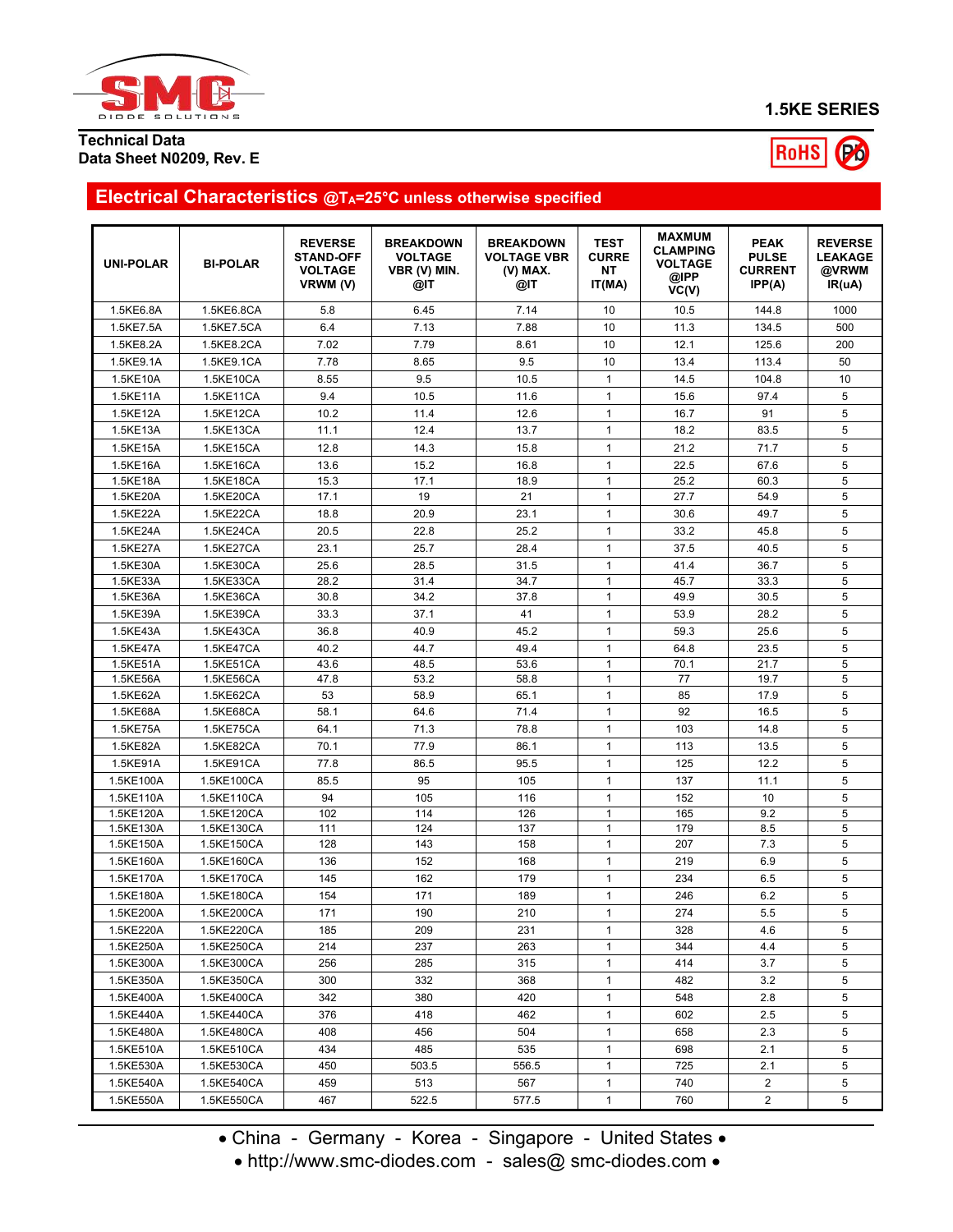

#### **1.5KE SERIES**

**Technical Data Data Sheet N0209, Rev. E**



**For bidirectional type having Vrwm of 10 volts and less, the IR limit is double. For parts without A , the VBR is ±10%.**

#### **Ratings and Characteristics Curves**



• China - Germany - Korea - Singapore - United States • • http://www.smc-diodes.com - sales@ smc-diodes.com •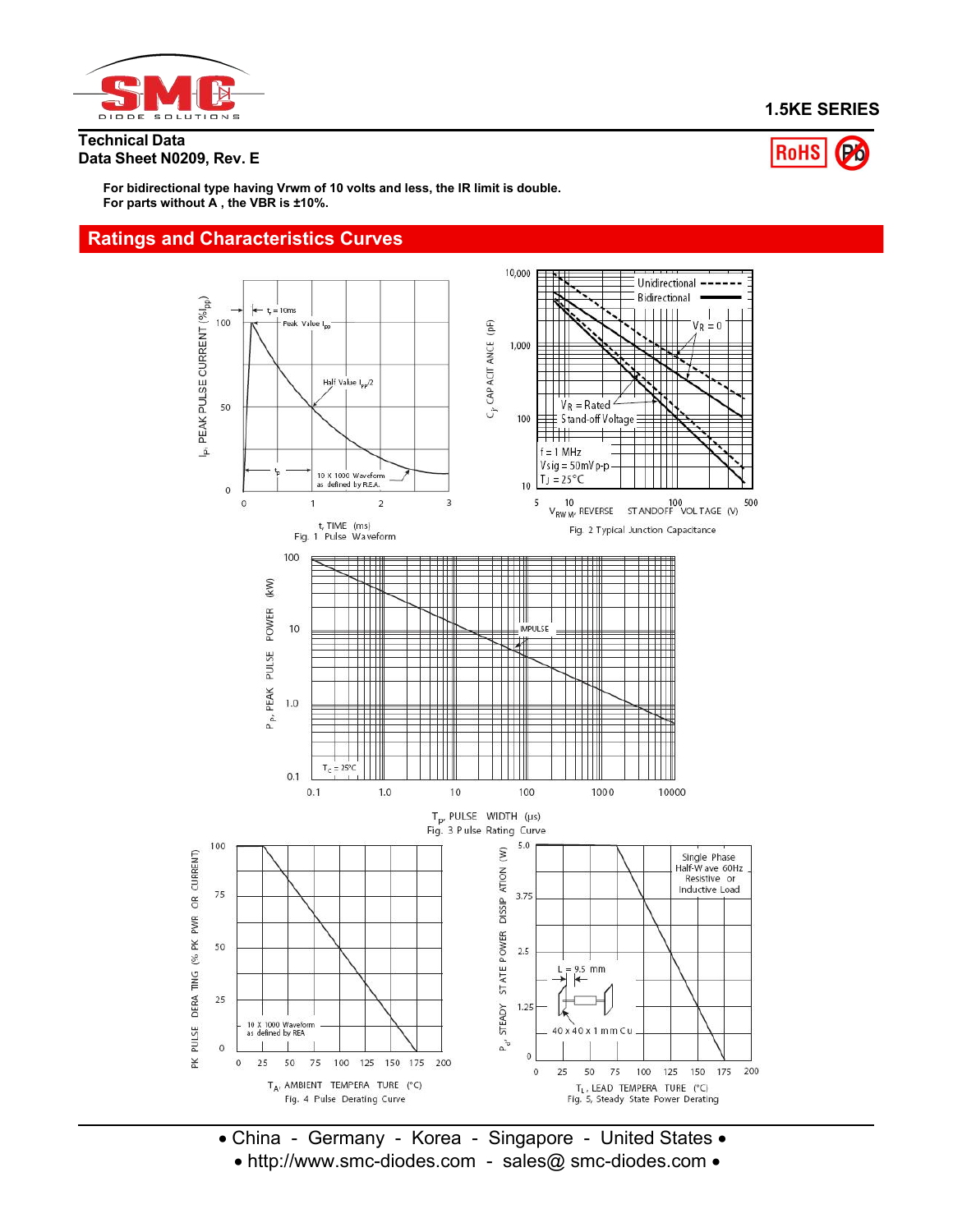

**Technical Data Data Sheet N0209, Rev. E**





### **Mechanical Dimensions DO-201AD**



| <b>SYMBOL</b> |      | <b>Millimeters</b> | <b>Inches</b> |       |  |
|---------------|------|--------------------|---------------|-------|--|
|               | Min. | Max.               | Min.          | Max.  |  |
| Α             | 24.0 | -                  | 0.945         | -     |  |
| в             | 7.20 | 9.50               | 0.265         | 0.374 |  |
| C             | 0.96 | 1.07               | 0.038         | 0.042 |  |
| D             | 4.80 | 5.30               | 0.190         | 0.210 |  |

## **Ordering Information**

| <b>Device</b> | Package                   | <b>Shipping</b>   |
|---------------|---------------------------|-------------------|
| 1.5KE SERIES  | DO-201AD<br>$(Pb - Free)$ | 1250 $pcs$ / tape |
| 1.5KE SERIES  | DO-201AD<br>(Pb-Free)     | 1250 $pcs$ / tape |

For information on tape and reel specifications, including part orientation and tape sizes, please refer to our tape and reel packaging specification.

# **Marking Diagram**



1.5KE6.8A/1.5KE6.8CA = Part Name Note: Starting from the 16XXX will not mark date code.

### **Carrier Tape Specification DO-201AD**



| <b>SYMBOL</b> | <b>Millimeters</b> |       |  |  |  |
|---------------|--------------------|-------|--|--|--|
|               | Min.               | Max.  |  |  |  |
| Α             | 9.50               | 10.50 |  |  |  |
| B             | 50.9               | 53.9  |  |  |  |
| Z             |                    | 1.20  |  |  |  |
|               | 5.60               | 6.40  |  |  |  |
| E             |                    | 0.80  |  |  |  |
| $IL1-L2I$     |                    | 1.0   |  |  |  |

• China - Germany - Korea - Singapore - United States • • http://www.smc-diodes.com - sales@ smc-diodes.com •